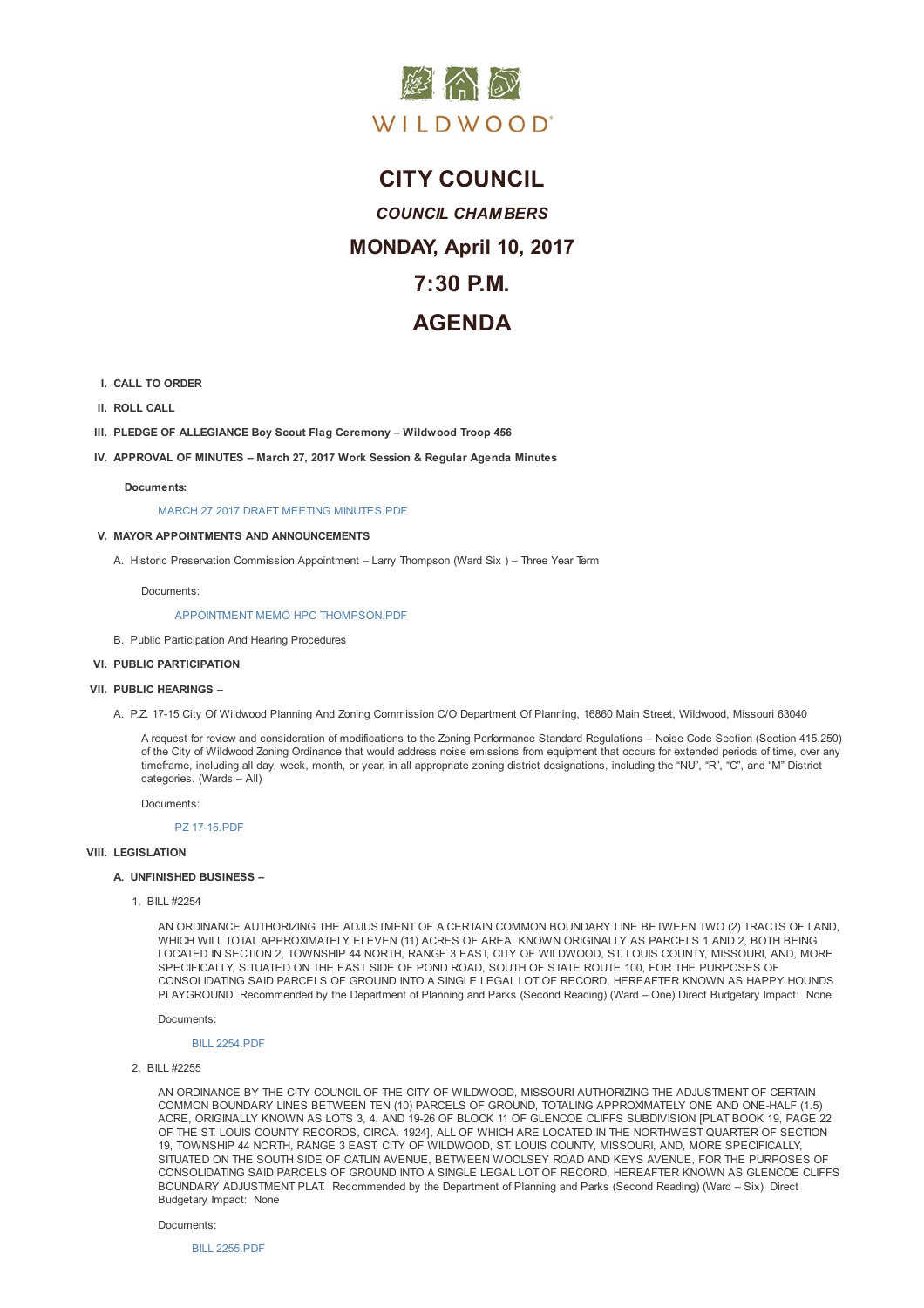## **B. NEW BUSINESS**

## 1. BILL #2256

AN ORDINANCE AMENDING SECTIONS 115.095, 145.020, AND 145.050 OF THE CODE OF ORDINANCES OF THE CITY OF WILDWOOD BY DELETING THEM IN THEIR ENTIRETY; ENACTING, IN LIEU THEREOF, NEW SECTIONS 115.095, 145.020, AND 145.050 OF THE CODE OF ORDINANCES; AMENDING SUBSECTION (A) OF SECTION 145.060 BY DELETING IT IN ITS ENTIRETY; ENACTING, IN LIEU THEREOF, A NEW SUBSECTION (A) OF SECTION 145.060; AND AUTHORIZING THE CITY ADMINISTRATOR TO NEGOTIATE AND EXECUTE AGREEMENTS NOT TO EXCEED THE AMOUNT OF TEN THOUSAND DOLLARS (\$10,000.00). Recommended by the Administration and Public Works Committee (First Reading) (Wards – All) Direct Budgetary Impact: None

Documents:

## BILL 2256.PDF

# 2. BILL #2257

AN ORDINANCE AUTHORIZING THE DIVISION OF A TEN (10) ACRE TRACT OF LAND, BEING IN LOT 18 OF THE SUBDIVISION OF COURTOIS OR HAMILTON CREEK TRACT [ST. LOUIS COUNTY LOCATOR NUMBER 28V440023], LOCATED IN U.S. SURVEY 3206, TOWNSHIP 44 NORTH, RANGE 3 EAST, CITY OF WILDWOOD, MISSOURI; AND MORE SPECIFICALLY SITUATED ON THE EAST SIDE OF ALT ROAD, SOUTH OF STATE ROUTE 109, FOR THE PURPOSES OF CREATING TWO (2) PARCELS OF GROUND, HEREAFTER TO BE KNOWN AS LOTS A AND B OF 'TINKER ESTATES.' Recommended by the Department of Planning and Parks (First Reading) (Ward – Six) Direct Budgetary Impact: None

Documents:

## BILL 2257.PDF

### 3. BILL #2258

AN ORDINANCE OF THE CITY COUNCIL OF THE CITY OF WILDWOOD, MISSOURI AUTHORIZING THE ACCEPTANCE OF THE DEDICATION OF PRIVATE PROPERTY TO THE CITY OF WILDWOOD, MISSOURI FOR PUBLIC RIGHT-OF-WAY PURPOSES AND OTHER USES, ALONG WITH A PERMANENT CROSS-ACCESS EASEMENT TO THIS AREA, WHICH WILL ALLOW ENTRY/EXIT FROM IT TO MANCHESTER ROAD, WHILE PROVIDING THE NEEDED SIZE TO ACCOMMODATE A STRUCTURE FOR THE PURPOSES OF SALT STORAGE, THE LOCATION BEING SITUATED AT THE NORTHWEST CORNER OF ST. ALBANS ROAD AND MANCHESTER ROAD, AND KNOWN AS "ST. ALBANS ROAD DEDICATION AND EASEMENT PLAT. Recommended by the Administration and Public Works Committee. (First Reading) (Ward - One) Direct Budgetary Impact: None

Documents:

#### BILL 2258.PDF

#### 4. BILL #2259

AN ORDINANCE AUTHORIZING THE MAYOR TO NEGOTIATE AND EXECUTE CONTRACTS ON BEHALF OF THE CITY OF WILDWOOD WITH CERTAIN CONTRACTORS TO CONSTRUCT A NEW SALT STORAGE FACILITY, INCLUDING OTHER INCIDENTAL ITEMS, AS SHOWN ON THE CONSTRUCTION DRAWINGS AND SPECIFICATIONS, TO BE LOCATED AT 17955 MANCHESTER ROAD WITHIN THE CITY OF WILDWOOD. Recommended by the Administration and Public Works Committee. (First Reading) (Ward – One) Direct Budgetary Impact: \$792,299.64

## Documents:

#### BILL 2259.PDF

#### 5. BILL #2260

AN ORDINANCE AUTHORIZING THE MAYOR TO NEGOTIATE AND EXECUTE ON BEHALF OF THE CITY A DONATION AGREEMENT FOR THE ACQUISTION OF REAL PROPERTY LOCATED AT 17955 MANCHESTER ROAD WITHIN THE CITY OF WILDWOOD. Recommended by the Administration and Public Works Committee. (First Reading) (Ward – One) Direct Budgetary Impact: None

#### Documents:

## BILL 2260.PDF

6. BILL #2261

AN ORDINANCE AUTHORIZING THE MAYOR TO NEGOTIATE AND EXECUTE ON BEHALF OF THE CITY A COST SHARE AGREEMENT WITH THE MISSOURI DEPARTMENT OF CONSERVATION FOR THE REMOVAL OF BUSH HONEYSUCKLE IN ANNIVERSARY PARK. Recommended by the City Administrator (First Reading) (Ward - Four) Direct Budgetary Impact: \$6,000.00

Documents:

BILL 2261.PDF

#### **C. RESOLUTIONS -**

1. RESOLUTION # 2017-11

A RESOLUTION OF THE CITY COUNCIL OF THE CITY OF WILDWOOD, MISSOURI, ESTABLISHING A DEVELOPMENT AND ZONING REVIEW COMMITTEE FOR REVIEW OF SELECTED PROPOSED DEVELOPMENTS REQUIRING ACTION BY THE CITY COUNCIL. Recommended by Mayor Bowlin. (Wards – All) Direct Budgetary Impact: None

Documents:

# RESOLUTION 2017-11.PDF

# **IX. OTHER**

# A. Receive And File:

A response to a communication from Jeff Barnett, Real Estate Specialist, Crown Castle, which is dated February 13, 2017, regarding P.Z. 16-99 Sprint PCS, that seeks the Planning and Zoning Commission's review and action on a requested change to the existing Conditional Use Permit (CUP) governing a one hundred (100) foot telecommunications tower and related equipment shelter. This tower and shelter is located on the north side of Clayton Road, east of Strecker Road (Locator Number: 21U120318/Street Address: 16499 Clayton Road); Amended C-8 Commercial District, with a Conditional Use Permit (CUP); thereby allowing for the installation of antennas that are not a flush-mounted type inside the tower's canister, but rather attached onto its exterior. Accompanying this request, a recommendation is being provided on a retroactive renewal of the Conditional Use Permit (CUP) for the period of May 26, 2016 to May 26, 2017 and the subsequent renewal of the same for an additional one (1) year period of time. (Ward Two)